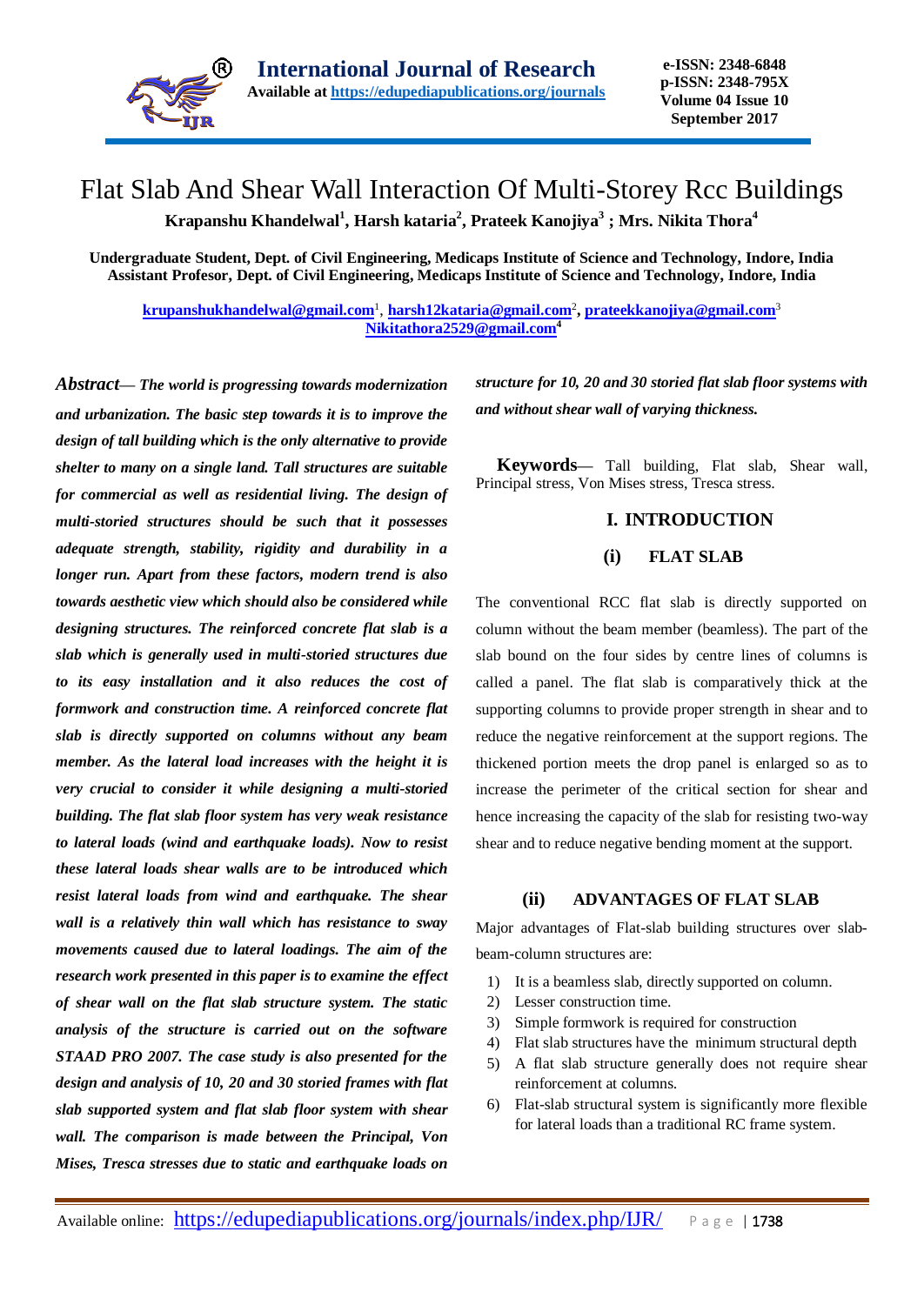



#### **FLAT SLAB IN MULTISTORIED BUILDING FRAME**

#### **(iii) SHEAR WALL:**

A shear wall is a structural system composed of parallel walls that counter the effects of lateral loads acting on a structure. Wind and seismic loads are the most common loads that shear walls are designed to carry. They are made up of concrete and masonry and are used to resist lateral loads acting on a building. They are continuous down to base to which they are rigidly attached and act as vertical cantilever in the form of separate planar walls. These walls are relatively thin and deep and are subjected to axial forces. Shear walls have great importance in mid and high-rise buildings because it helps to overcome the lateral displacement which is due to earthquake and wind load. The shear wall is in some ways, a misnomer because the walls deform predominantly in flexure and therefore, these are also known as flexure walls.

#### **(iv) PURPOSE OF CONSTRUCTING SHEAR WALLS**

Shear walls are designed to resist lateral as well as vertical loads. Even these walls are not in direct contact with roof and floors but when it is analyzed three dimensionally, it provides overall stability to the structure. Walls have to resist the uplift forces caused by the pull of the wind. Walls have to resist the shear forces that try to push the walls over. Shear walls are quick to construct. The appearance of shear wall after construction is so good that even it doesn't need plastering for better appearance.

# **(v) ADVANTAGES OF SHEAR WALL:**

Shear walls are also known as flexure walls.

- 1. Designed to resist lateral loads on structure due to wind and earthquake loads.
- 2. These are provided in the entire height of wall



# **FLAT SLAB WITH SHEAR WALL IN MULTISTORIED BUILDING FRAME II. OBJECTIVE**

The analysis aim is to study the behavior of structure against various forces acting on the components of a multistoried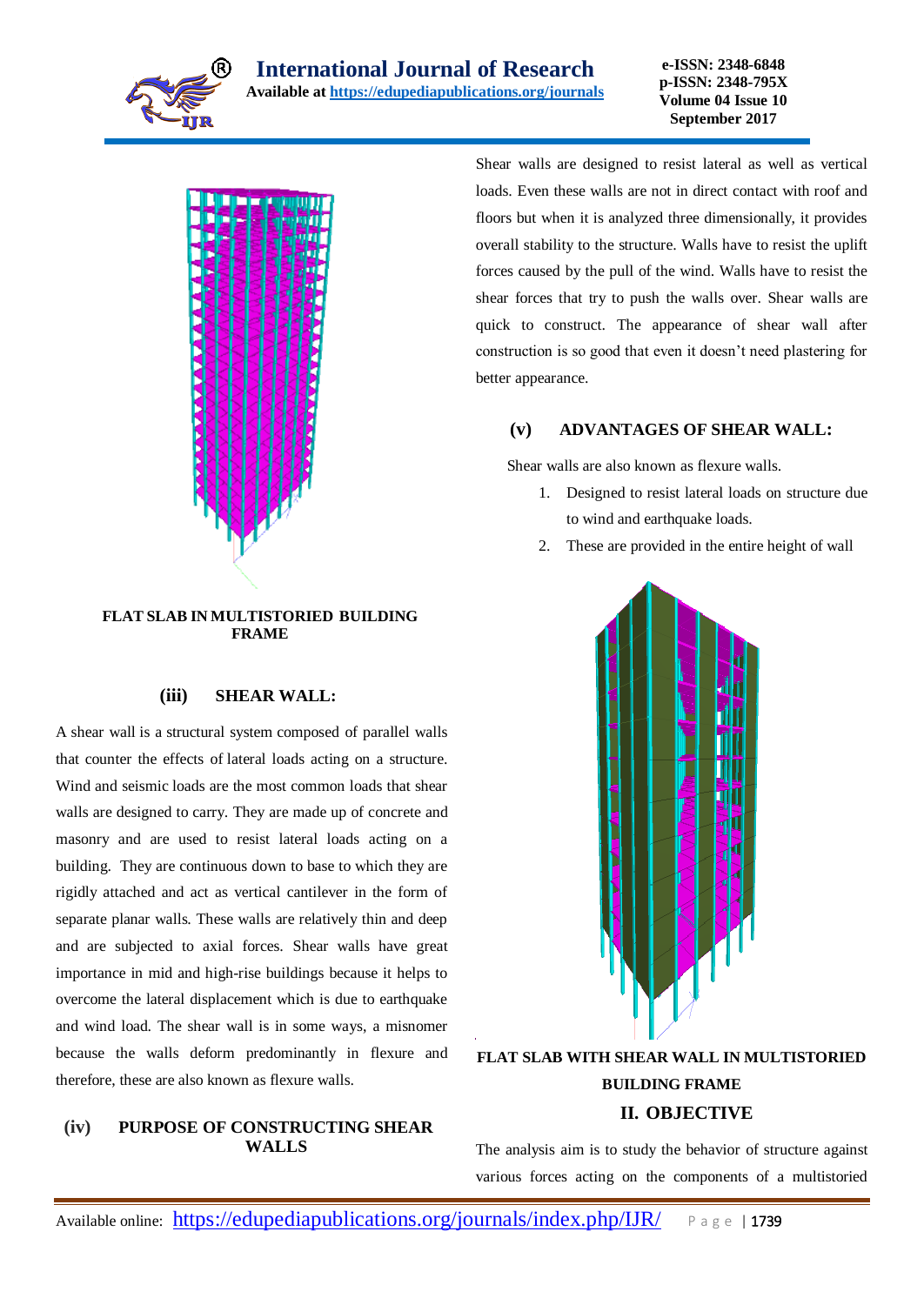

building. The analysis is done on STAAD Pro software (2007). Conventional R.C.C flat slab and shear wall are analyzed for the various combinations of static loading with varying the thicknesses of shear wall and also varying height of multistoried building. The comparison is made between the flat slab structure of 10, 20 and 30 storied with and without shear wall by varying thicknesses of shear wall. The aim of analysis is to study the structural behavior of shear wall and flat slab interaction.

# **III. METHOD OF ANALYSIS**

#### **(i) CASES ANALYSED**

Different cases of building considered are as given below:

- Design and analysis of 10 storey flat slab building without shear wall.
- Design and analysis of 10 storey flat slab building with shear wall.
- $\blacktriangleright$  Design and analysis of 20 storey flat slab building without shear wall.
- $\blacktriangleright$  Design and analysis of 20 storey flat slab building with shear wall.
- Design and analysis of 30 storey flat slab building without shear wall.
- Design and analysis of 30 storey flat slab building with shear wall.

# **(ii) CASE STUDY**

- Plan area  $= 20m \times 30m$
- Panel size  $= 5m \times 5m$ .
- Young's modulus of concrete = 25,000 MPa
- Poisson's ratio  $= 0.2$

This uniform section throughout the height is appropriate for the given loads for the 10, 20 and 30 storey models are designed according to the IS code 456:2000 and IS code 1893:2002 and the size for the structural member are taken as: **Table-1**

#### **S . N o Descri ption No of stor ies Column Cantilever beam Sla b Widt h (mm) Dep th (mm ) Wid th (mm ) Dep th (mm ) Thi ckn ess (m m) 1 Flat Slab withou t Shear Wall 10 500 500 400 500 300 20 500 500 400 500 300 30 500 500 400 500 300**

**Size of structural elements of flat slab without shear wall in multistoried building**

| Table-2     |                             |                                      |                                  |                        |                                  |                   |                          |                               |  |  |
|-------------|-----------------------------|--------------------------------------|----------------------------------|------------------------|----------------------------------|-------------------|--------------------------|-------------------------------|--|--|
| S<br>N<br>0 | <b>Desc</b><br>ripti<br>on  | $\bf No$<br>of<br>stori<br><b>es</b> | Column                           |                        | <b>Cantilever</b><br>beam        |                   | <b>Slab</b>              | <b>She</b><br>ar<br>wall      |  |  |
|             |                             |                                      | Wi<br>dth<br>(m)<br>$\mathbf{m}$ | De<br>pth<br>(m)<br>m) | Wi<br>dth<br>(m)<br>$\mathbf{m}$ | Dept<br>h.<br>(mm | Thic<br>knes<br>s<br>(mm | Thi<br>ckn<br>ess<br>(m<br>m) |  |  |
| 1           | Flat<br><b>Slab</b><br>with | 10<br>20                             | 500<br>500                       | 500<br>500             | 400<br>400                       | 500<br>500        | 300<br>300               | 150<br>200                    |  |  |
|             | <b>Shea</b><br>r<br>Wall    | 30                                   | 500                              | 500                    | 400                              | 500               | 300                      | 300                           |  |  |

**Size of structural elements of flat slab with shear wall in multistoried building**

#### **(iii) LOADS CONSIDERED**

#### **Dead Load:**

According to IS code 456:2000, Density of concrete =  $25 \text{ kN/m}^3$ Grade of concrete  $= M20$ Grade of steel  $=$  Fe415 Therefore, The self weight of slab =  $0.2$  x 1 x 1 x 25 =  $5$  kN/m<sup>2</sup>

Load considered due to floor finish= **1** kN/m<sup>2</sup>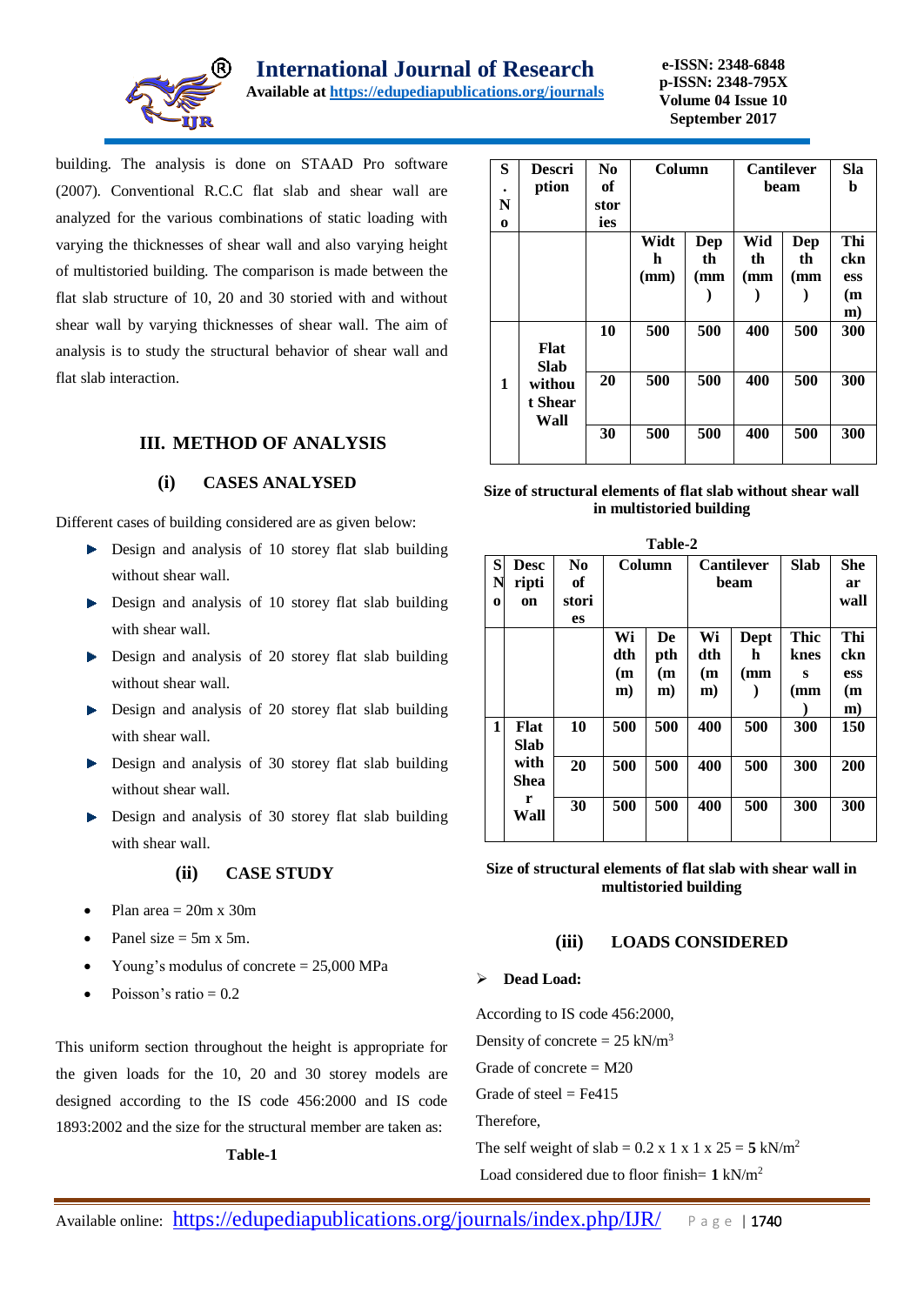

#### **Live Load:**

According to IS code 875 part-  $II = 3$  kN/m<sup>2</sup>.

#### **Earthquake Load:**

| <b>Earthquake Load</b>         |             |
|--------------------------------|-------------|
| Earthquake Parameters Zone (Z) | IV          |
| Rock and soil factor (SS)      | 1           |
| Importance factor (I)          |             |
| Response Reduction factor (RF) |             |
| Type of structures             |             |
| Damping ratio (DM)             | 0.05        |
| Time Period                    | $Ta=0.075h$ |

# **(iv) LOAD COMBINATIONS FOR STATIC ANALYSIS**

The load combinations were adopted according to IS 1893:2002 part- I & IS code 456:2000 –

- 1)  $1.5(DL + LL)$
- 2)  $1.2(DL + LL + EQX)$
- 3) 1.2(DL + LL EQZ)
- 4)  $1.2(DL + LL + EOZ)$
- 5)  $1.2(DL + LL EQZ)$
- 6)  $1.5(DL + EQX)$
- 7) 1.5(DL EQX)
- 8)  $1.5(DL + EQZ)$
- 9) 1.5(DL EQZ)
- 10) 0.9DL + 1.5EQX
- 11) 0.9DL 1.5EQX

Here, X &Z are the directions of earthquake loads considered in the analysis.

#### **(v) THEORIES**

To find the value of stresses (von mises, tresca and principal) on the structure these theories are used

#### **Maximum Principal stress theory**

This theory states that failure will only be possible when the maximum principle stress reaches the maximum strength value at elastic limit in tension. The theory is associated with Rankine. Generally this theory is ideal for brittle material and cast iron. We can use the formula which is given below for two dimensional stress case.

$$
\sigma_1 = 1/2(\sigma x - \sigma y) + 1/2[(\sigma x - \sigma y)^2 + 4 \tau_{xy}^2]^{1/2}
$$

### **Distortion energy theory**

This theory proposes that the total strain energy can be separated into two components: the volumetric (hydrostatic) strain energy and the shape (distortion or shear) strain energy. It is proposed that yield occurs when the distortion component exceeds the yield point in a simple tensile test. This leads to a failure criteria, It can be shown by strain energy analysis that the shear strain energy associated with the principal stresses  $\sigma_1$ ,  $\sigma_2$  &  $\sigma_3$  at elastic failure, is the same as that in the tensile test causing yield at direct stress  $S<sub>y</sub>$  thus,

$$
(\sigma_1 - \sigma_2)^2 + (\sigma_2 - \sigma_3)^2 + (\sigma_1 - \sigma_3)^2 > = 2 S_y^2
$$

In terms of 3 dimensional stresses using Cartesian coordinates,

$$
(\sigma_x - \sigma_y)^2 + (\sigma_y - \sigma_z)^2 + (\sigma_z - \sigma_x)^2 + 6. (\tau_{xy}^2 + \tau_{yz}^2 + \tau_{zx}^2)
$$
  
>= 2 S<sub>y</sub><sup>2</sup>

In terms of plane stress, this reduces to..

$$
(\sigma_x^2 - \sigma_x \cdot \sigma_y + \sigma_y^2 + 3 \cdot \tau_{xy}^2) \gt = S_y^2
$$

In terms of simple linear stress combined with shear stress.

**Factor of Safety FOS** =  $S_y$  / ( $\sigma_x^2 + 3 \cdot \sigma_{xy}^2$ ) <sup>1/2</sup>

#### **Tresca Criterion**

Critical Shear Stress For the principal stresses ordered as  $\sigma_1 \geq \sigma_2 \geq \sigma_3$  then,

**1/2(σ1 - σ**<sub>2</sub>)  $\leq$  **S**<sup>2</sup>

For the principal stresses not ordered,

**1**/<sub>4</sub> (**σ**<sub>1</sub> **- σ**<sub>2</sub>)<sup>2</sup> ≤  $S^2$ **1**/<sub>4</sub> (σ<sub>2</sub> **-** σ<sub>3</sub>)<sup>2</sup> ≤  $S$ <sup>2</sup> **1**/<sub>4</sub> (σ<sub>1</sub> **-** σ<sub>3</sub>)<sup>2</sup> ≤  $S$ <sup>2</sup>

Where; C=T S=T/2

where C denotes : Compressive strength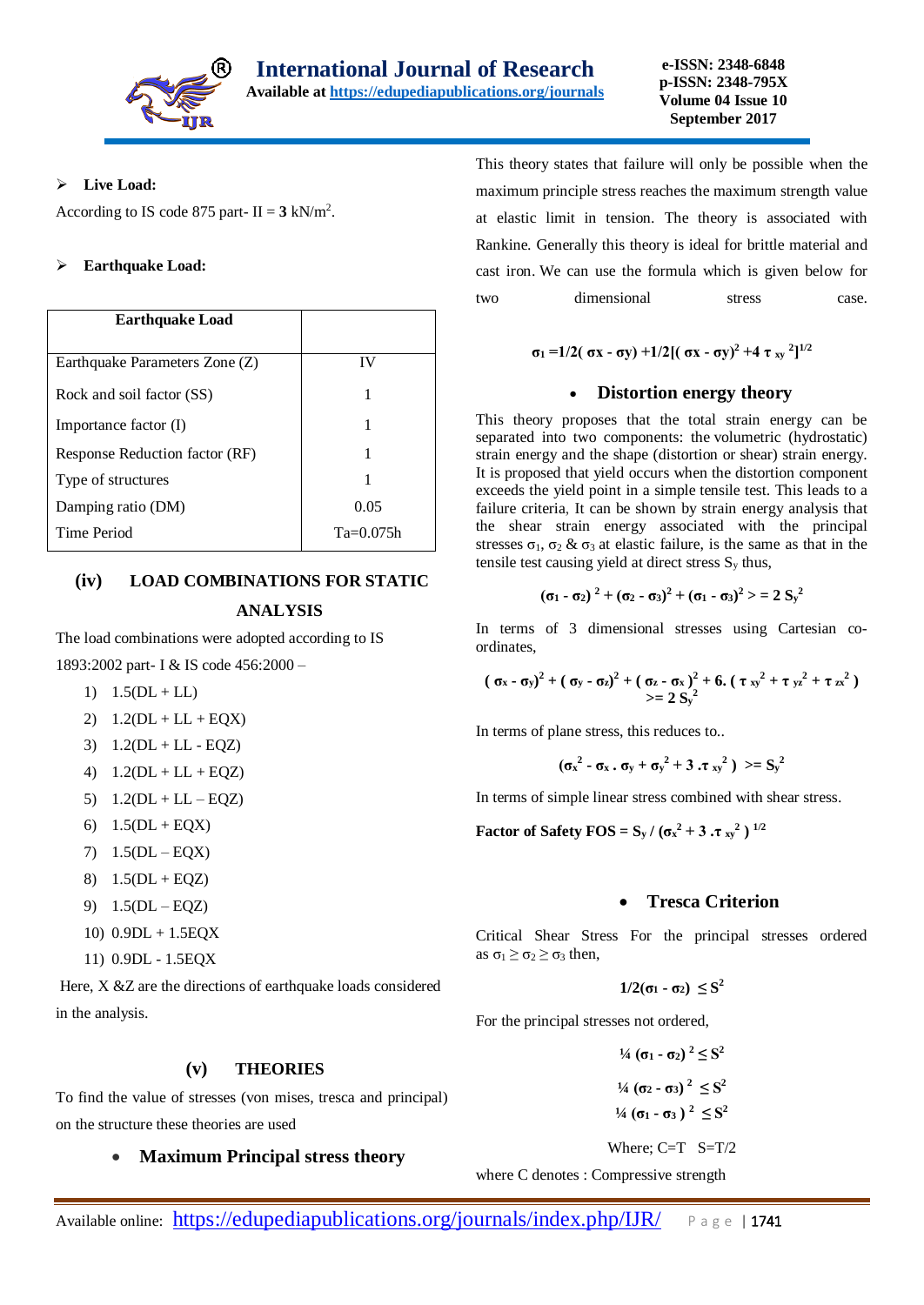

**International Journal of Research** 

**Available a[t https://edupediapublications.org/journals](https://edupediapublications.org/journals)**

**e-ISSN: 2348-6848 p-ISSN: 2348-795X Volume 04 Issue 10 September 2017**

T denotes : Tensile strength ; S denotes : Shear strength

# **IV. RESULT**

Comparison of principal, von mises and tresca stresses as worked out from software are represented on graph-





#### **SUMMARY OF PRINCIPLE STRESSES**

**SUMMARY OF VON MISES STRESSES**



**SUMMARY OF TRESCA STRESSES**

#### **Plate Principal Stresses :**

- The Principal top stress varied by 55% and bottom stress varied by 63% for 10 storied building. (with and without shear wall)
- The Principal top stress varied by 2% and bottom stress varied by 6% for 20 storied building. (with and without shear wall)
- The Principal top stress varied by 15 % and bottom stress varied by 28% for 30 storied building. (with and without shear wall)

#### **Plate Von Mises Stresses:**

- The Von Mises top stress varied by 98.94% and bottom stress varied by 98.17% for 10 storied building. (with and without shear wall)
- The Von Mises top stress varied by 98.71% and bottom stress varied by 70% for 20 storied building. (with and without shear wall)
- The Von Mises top stress varied by 97% and bottom stress varied by 89% for 30 storied building. (with and without shear wall)
- **Plate Tresca Stresses:**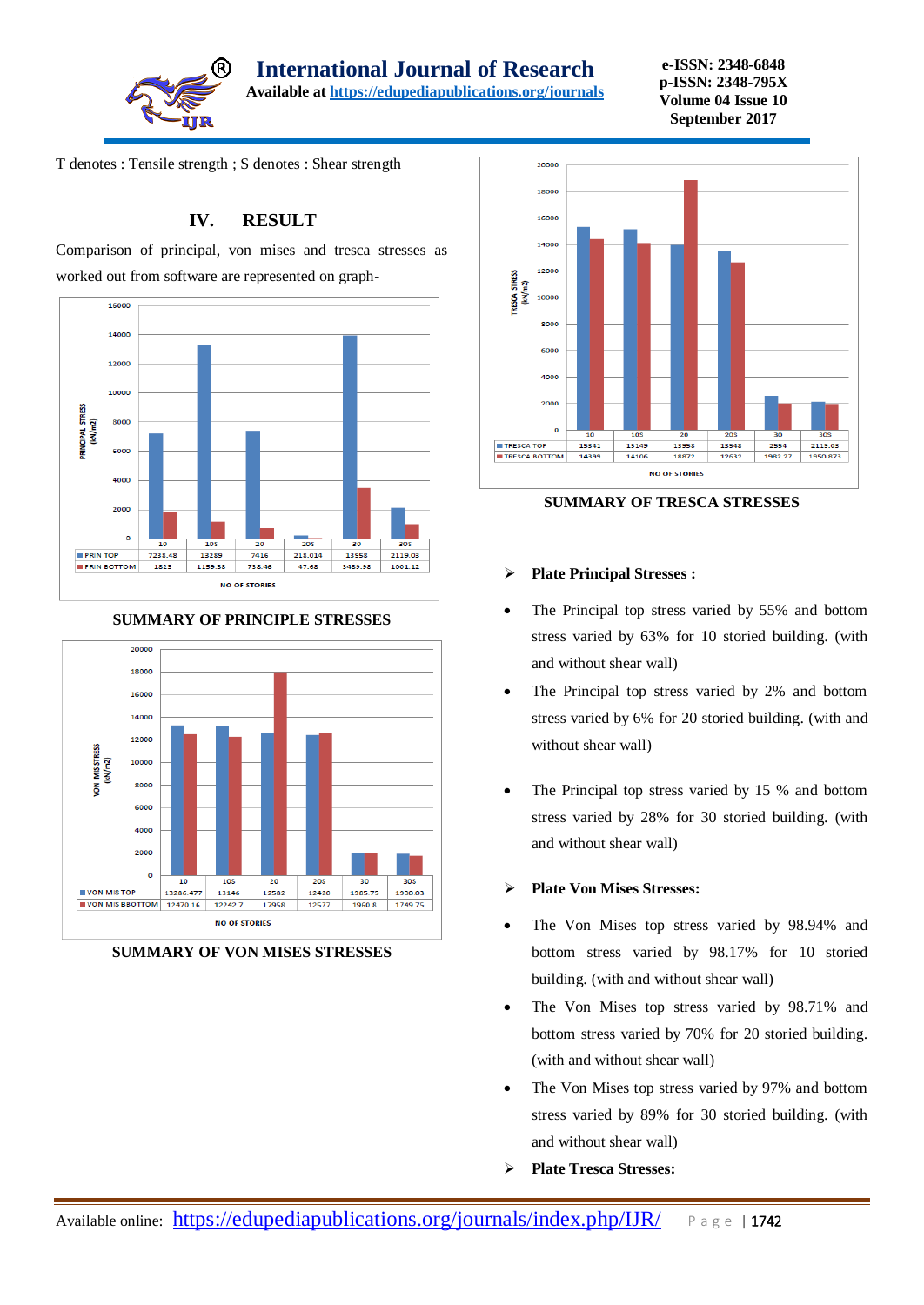

- The Tresca top stress varied by 98.74 % and bottom stress varied by 97.96% for 10 storied building. (with and without shear wall)
- The Tresca top stress varied by 97 % and bottom stress varied by 66% for 20 storied building. (with and without shear wall)
- The Tresca top stress varied by 82 % and bottom stress varied by 98% for 30 storied building. (with and without shear wall)

# **V. CONCLUSIONS**

Analysis of 10, 20 and 30 storied buildings with flat slab system without shear wall and the buildings with flat slab system with shear wall is carried out and the following conclusions are drawn from the study**:**

- 1. Structure with shear wall along boundary of building is best suitable to resist wind and earthquake load on the building.
- 2. The flat slab Von Mises Top and bottom stresses increases (in shear wall structure) for 10, 20 and 30 storey building.
- 3. The Von Mises Bottom stresses is more than the top stresses (in shear wall structure) for 10, 20 and 30 storey building.
- 4. The flat slab Tresca top and bottom stresses increases (in shear wall structure) for 10, 20 and 30 storey building.
- 5. The flat slab Tresca bottom stresses is more than top stresses (in shear wall structure) for 10, 20 and 30 storey building.
- 6. The flat slab principle top stresses is more than bottom stresses (in shear wall structure) for 10, 20 and 30 storey building.

# **VI. FUTURE SCOPE OF WORK**

The review has shown that in the previous decade much progress has been made in developing and understanding practical structural Flat Slab with Shear Wall structures in multistoried building frames. An appraisal of these recommendations indicates that further work is needed in the following areas:

- 1. Identical building of (5 bay x 5 bay) is taken in problem for simplicity but commercial and residential building are irregular shape in plan can also be taken up for further work.
- 2. The problem building is only symmetric square building; one can take rectangle, L-shape, C-shape building with eccentricity.
- 3. Shape of shear wall is taken in this building is rectangular; one can take different shapes such as L, U, C for further work.
- 4. The structure can be analysed for different seismic zones.
- 5. The dynamic analysis of structure can also be carried out.

#### **VII. REFERENCES**

- [1] SHAIK TAHASEEN: (2015): Shear wall design for G+8 FLOOR residential building. IJSR ISSN: 2321-7758 Vol.3. Issue.6., 2015.
- [2] SALMAN I.KHAN AND ASHOK R. MUNDHADA :( 2014): Comparative study of Seismic Performance of multi-storeyed R.C.C buildings with Flat slab & Grid slab*.* IJERT INPRESSCO Vol.5, No.3.
- [3] NAVYASHREE AND SAHANA (2014): Compared the behavior of multi-storey commercial buildings having flat slabs and conventional RC frame with that of having two way slabs with beams. IJERT E ISSN:2319-6613, P ISSN:2321-7308.
- **[4]** ANUJA WALVEKAR, H.S.JADHAV: (2014): Parametric study of flat slab building with and without shear wall to seismic performance. IJERT EISSN: 2319- 1163 | PISSN: 2321-7308
- [5] SHYAM BHAT M, N.A.PREMANAND SHENOY, and ASHA U RAO: (2014): Earthquake behavior of buildings with and without shear. (IOSR-JMCE) E-ISSN: 2278-1684, P-ISSN: 2320-334X .
- [6] SANJAY P N, MAHESH PRABHU, UMESH S :(2014): Behavior of Flat Slab RCC Structure Under Earthquake